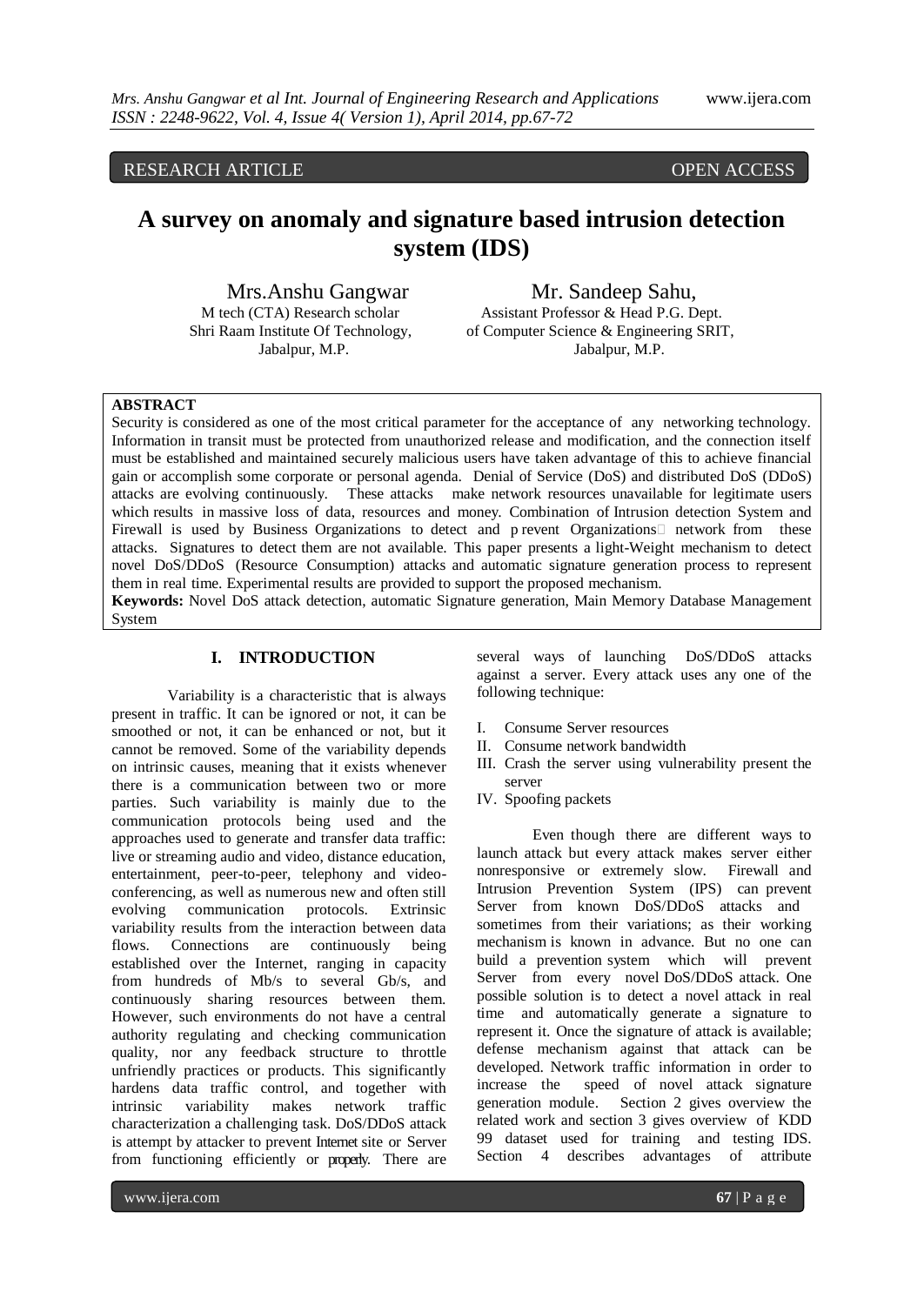selection process in design of IDS and Section 5 describes requirement of automating the Signature Generation process. Section 6 describes proposed<br>mechanism and section 7 presents the mechanism and section 7 presents the Experimental results. Section 8 compares the proposed mechanism with existing solutions and section 9 concludes the paper.

## **II. TYPES OF IDS**

**Host Intrusion Detection System** HIDS is a software product, resides on a specific machine called host, and does its job by protecting the entire system and discloses if a system has been compromised. It monitors the file system integrity, system register state system logs of the host machine to find the evidence of suspicious activity if any. If any user attempts to access authorized content on the host in a shared network, HIDS identifies and collects the relevant data in a quickest possible manner. HIDS only look for the intrusions on the single host but not on the entire network system

**Network Intrusion-detection System** software process on a dedicated hardware system. The NIDS places the network interface card on the system into promiscuous mode, meaning that the card passes all traffic on the network to the NIDS software. The traffic is then analyzed according to a set of rules and attack signatures to determine if it is traffic of interest. If it is, an event is generated. The most common configuration for an NIDS is to use two network interface cards.

Signature-based methods - The signaturebased methods monitor and compare network packets or connections with predetermined patterns known as signatures. This technique is a simple and efficient processing of the audit data. Although the false positive rate of these techniques can also be low, comparing packets or connections with large sets of signatures is a time consuming task and has limited predictive capabilities. The signature-based methods cannot detect novel anomalies that would not be defined in the signatures, and thus administrators frequently have to update the system signatures.

Anomaly based methods an anomaly detection [10, 11] system first creates a baseline profile of the normal system, network, or program activity. Thereafter, any activity that deviates from the baseline is treated as a possible intrusion. Anomaly detection systems offer several benefits. First, they have the capability to detect insider attacks. For instance, if a user or someone using a stolen account starts performing actions that are outside the normal user-profile, an anomaly detection

system generates an alarm. Second, because the system is based on customized profiles, it is very difficult for an attacker to know with certainty what activity it can carry out without setting off an alarm. Third, an anomaly detection system has the ability to detect previously unknown attacks.

#### **III. RELATED WORK**

A.Swati Paliwal[1]this paper methodology based on Service and Remote to User attacks is proposed. The proposed approach aims at gaining maximum detection of the probing, R2L and DoS attacks with minimum false positive rate.

B.Yu-Xin Ding et al [2] proposed a Snort-Based Hybrid (Misuse-Anomaly) IDS. It is divided into three modules: misuse detection, anomaly detection and signature generation module. Snort is used as misuse detection module to detect known attacks. Anomaly detection module used uses Frequent Episode Rule mining algorithm with a sliding window to generate rules for Anomaly detection. Signatures of newly detected attacks by Anomaly detection module are generated by using Signature generation module. It uses A priori algorithm for signature generation. IT provides good performance in offline detection, but cannot be used for real- time detection

C.Gang Xiong and Minxia Zhang [3] proposed a clustering based outlier detection method to detect unknown (novel)intrusive activities. They considered intrusive activities as outliers and used DOExMi Cluster (proposed by them) to detect outliers of unknown type. The micro-cluster concept, data normalization and kmean measure are used interactively to create sub micro-clusters of normal activities till two microclusters can be merged to create new microcluster. After this network activity instances which cannot fall into any micro-clusters are recognized as outliers.

D.Adetunmbi A.Olusola et al [4] performed experiments using KDD 99 dataset. Their experimental results show that, two network afficfeaturesnum\_outbound\_cmds and is\_hot\_login have no relevance in Intrusion Detection. Their resultsalso show that, derived featur esnamely num\_compromised, su\_ attempted, num file creations, is guest login, and dst host rerror rate are of little significance for Intrusion Detection process. So if these features are not used, it will increase speed of IDS and reduce the resource requirements without affecting the accuracy.

E.Jie Yang et al [5] proposed Hybrid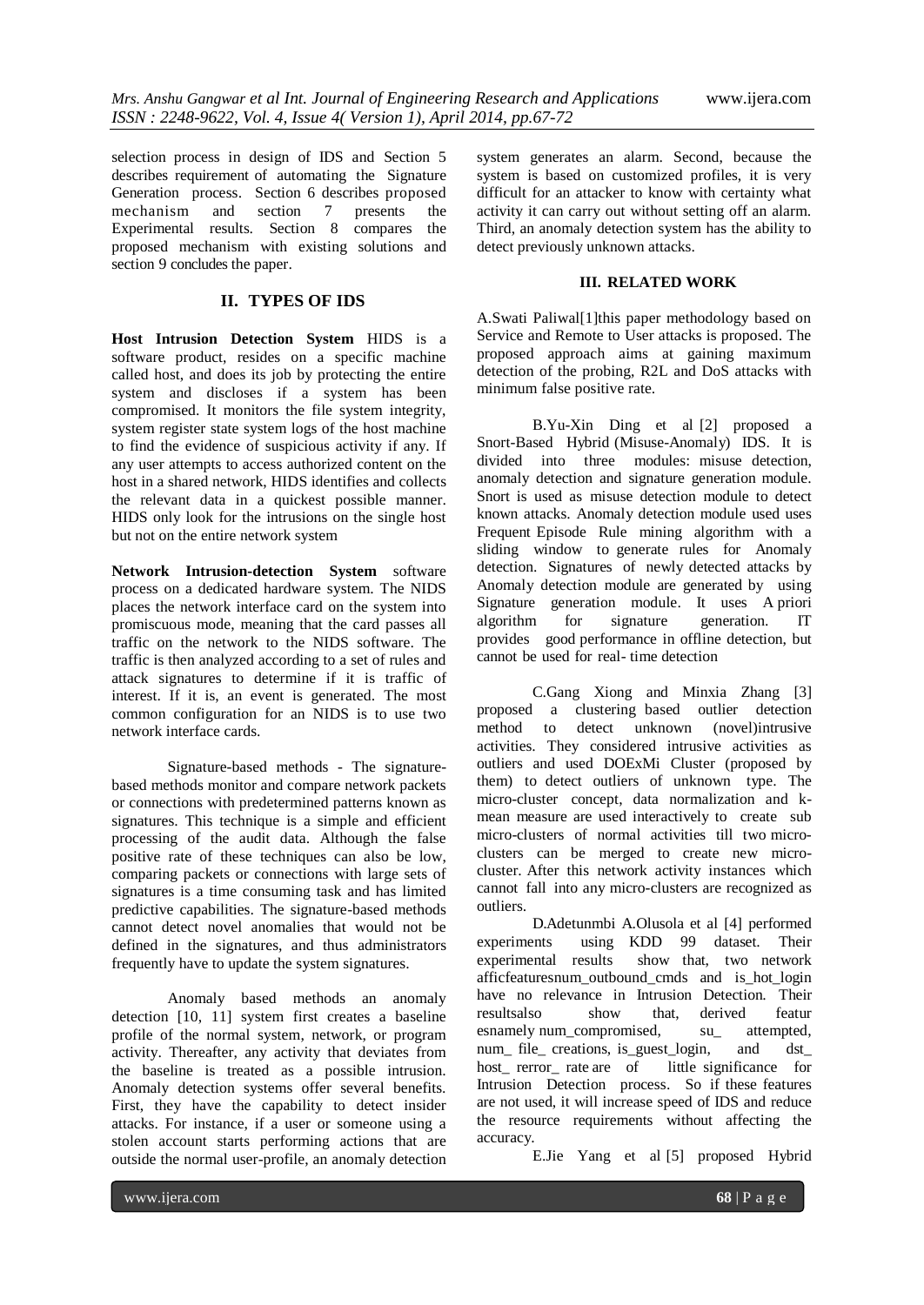(Anomaly-Misuse) Intrusion Detection System (IDS) using network protocol analysis. It is consist of four modules: Data Preprocessing, Misuse detection, Anomaly Detection and Decision making module. Both Misuse and Anomaly detection modules are built using Decision tree. Decision making module classifies any network activity as intrusion if both (Misuse and Anomaly) detection modules classify it as intrusion.

F.Miner and Fuzzy Inference Engine.[6] Data Analyzer module analyzes network packets and performs packet grouping to get aggregate information. This aggregated information is then used by fuzzy data miner to generate the rules for Intrusion detection. These rules and network traffic data is given as an input to the fuzzy inference engine which determines whether there is any intrusive activity or not. It cannot be used for real time detection due to its high computational complexity and high false positive rate.

G.Imen Brahmi et al [ 7] proposed Hybrid (Misuse-Anomaly) IDS using data mining and mobile agent technology to detect known and novel attacks. It uses mobile agents to collect and analyze network traffic. Multiple copies of sniffing agents are created and distributed in the network to collect network traffic data in a file. Data present in this file is processed by filter agent to transform it into a form suitable for Misuse and Anomaly detection. Distribute clustering technique is used by H.Wei Wang et al [8] performed experiments using KDD 99 dataset and their experimental results show that, network traffic record containing only 10 relevant features with highest information gain can be used for Intrusion detection with same or improved detection rate.

I.Neveen I. Ghali [9] performed experiments using KDD 99 data set and experimental results show that, only 7 features are enough to detect DoS attack with high accuracy. This reduction in number of attributes for detection process reduces

- i. Amount of data to be processed by 83%
- ii. Mean square error in detection of novel attack by approximately 90%
- iii. Memory and CPU time required to detect attacks

J. Güneş Kayacık et al [10] performed experiments using KDD 99 data set and used information gain to express Feature relevance with different attacks. Their experimental results show that, normal network traffic, neptune and smurf attacks are highly related to certain network traffic

features compared to others. If only these are used for Intrusion detection, attack detection task becomes much easier and provides good results.

#### **IV. KDD 99 DATA SET**

**Data set (KDD'99 and DARPA) AND TCPDUMP** for capturing real network traffic The KDD'99 DARPA 1998 dataset [34], which is the most popular data set used to evaluate IDSs. The DARPA 1998 environment simulating a typical U.S Air Force LAN that contains 100's of users on 1,000's of hosts. Training data and two and made it available for the KDD'99 Classifier-Learning Contest [13]. Through the processing, the binary tcp dump data is transformed to connections that contain some context information for each network session Despite some drawbacks [45], the KDD'99 dataset is still the most widely used benchmark data set for evaluating machine learning-based IDSs. It can be used for testing machine learning algorithms without further time-consuming preprocessing.

## **V. AUTOMATIC SIGNATURE GENERATION (ASG)**

Every activity (legitimate and intrusive) over network has a unique pattern. These patterns can be used to detect which activities are going on the network. So these patterns are also called as Signatures. Signatures of known intrusive activities are defined and used to detect their existence. But there are two major problems in this approach; both problems are related with the manual process usually carried out to create Signature of attack.

First, a detailed and precise knowledge about attacks process is required to define its Signature. If defined Signature is too simplified, it will generate high false positive rate. On other hand if it is too specific, it will result in high false negative rate. Second, some time is required to gain detailed and precise knowledge about attack. This introduces delay between the first time attack is reported and generation of signatures to detect it. Thus zero-day or novel attacks are serious threat for computer systems.  $[K]M$ . Soleimani et al  $[13]$ proposed some approaches to make this process easier by correlating and thus reducing the number of alerts to analyze, but major problems are still unsolved.

According to I. Qualys [14] approximately twenty to forty new vulnerabilities in commonly used networking and computer products are discovered and published every month by users or attackers. Such wide-spread availability of known vulnerabilities leads to launch of novel ("Zeroday<sup>[1]</sup>) attacks. Since Firewall and IDS cannot protect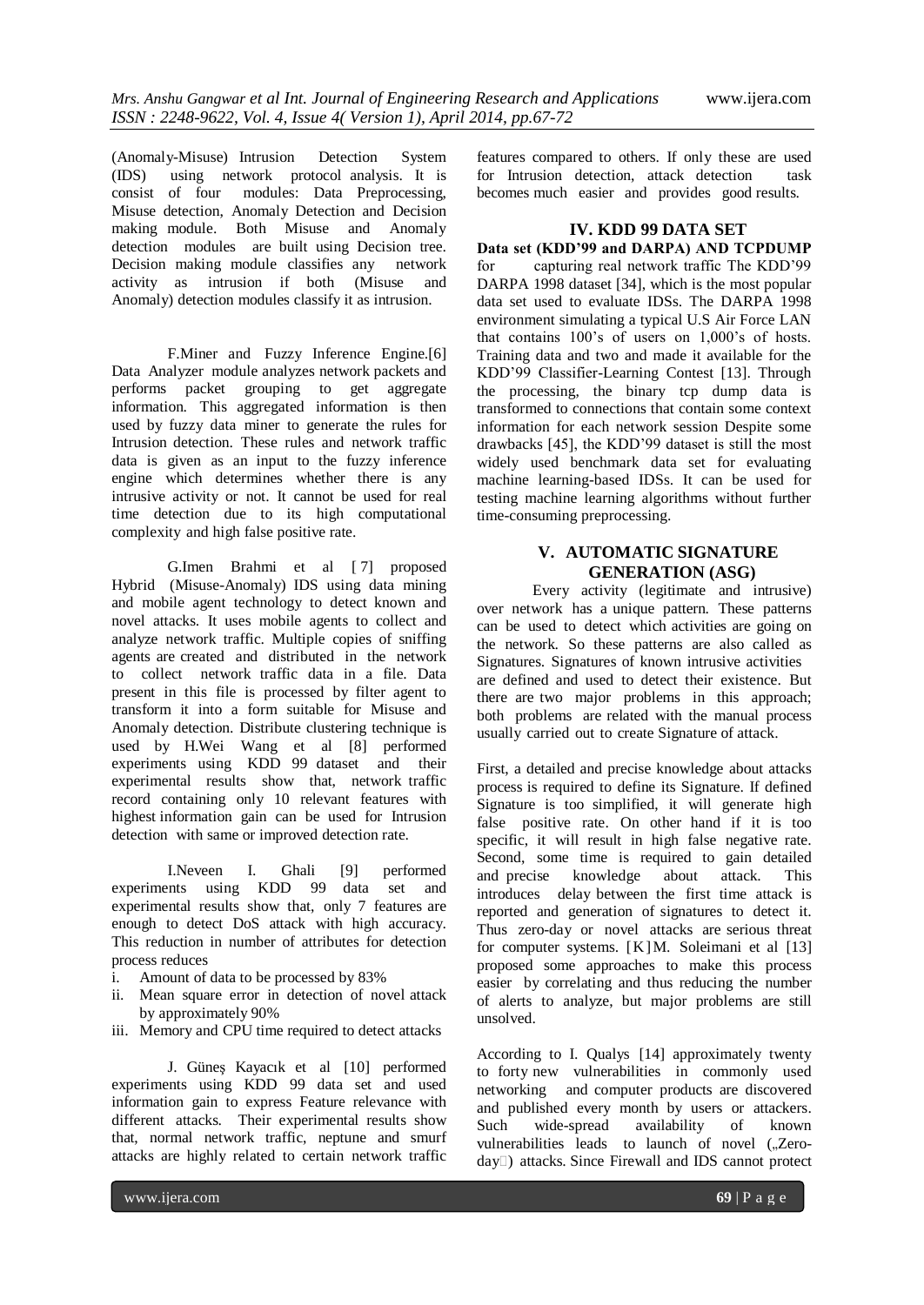network against novel attack it leads to massive loss of data, resources and money. Thus, both the activities are very crucial

i. Detect novel attacks in real time without human involvement

ii. Generate signatures of novel attack in real time without human involvement Once the signature of attack is known, security expert Anomaly Detection based Filter (ADF) and Signature Generator (SG) are used to generate signatures which can represent Novel attack. Known Attack Signature DB (KAS DB) contains signatures of known attacks and used by Signature based IDPS to detect them. LogDB contains all the connection records which do not match with known attacks. These records are used to generate signatures of novel attack after filtering them by using ADF.





Author of [7] proposed a security solution based on KNN method. For better evaluation of unknown attacks and authors method our proposed method uses the same concept incremented one step further. In proposed work detection of suspicious traffic using clustering well be tested integrating the SVM filter on them.

**Support Vector Machine (SVM)**Support Vector Machine applications to classification and clustering of channel current data. SVMs are variation calculus based methods that are constrained to have structural risk minimization (SRM), i.e., they provide noise tolerant solutions for pattern recognition. solutions for pattern recognition. The SVM approach encapsulates a significant amount of model-fitting

can

### **VI. PROPOSED MECHANISM**

Figure 1 shows the proposed mechanism. Signature-based IDPS is used to detect and prevent server from known DoS/DDoS attacks.

information in the choice of its kernel. In work thus far, novel, information-theoretic, kernels have been successfully employed for notably better performance over standard kernels. Currently there are two approaches for implementing multiclass SVMs.

**K-Nearest Neighbor (KNN) Algorithm** The K-Nearest Neighbor algorithm (KNN) is a method for classifying objects based upon the closest training samples in the feature space [7]. Assume n labeled samples are mapped in a feature space – an abstract space where each sample is represented as a point. Each dimension of the feature space represents one attribute (feature) of the sample. The space is partitioned into regions by the classes (labels) of the points. An unknown point is classified to the class whose labels are most frequent among the K nearest samples. An example of KNN classification. The unknown point (circle) belongs either to the first class (square) or to the second class (triangle

## **VII. COMPARISON WITH EXISTING APPROACHES**

Clustering based IDS methods are based on two assumptions. The first assumption is; number of normal instances in dataset is much higher than number of intrusive instances and second is; enough difference exists between the intrusive and the normal instances. But these assumptions are not true in every situation. Proposed method does not rely on any assumption. It performs incremental analysis while remaining approaches does not. This difference makes it real time solution for detection of Novel attacks. Every other mechanism treat every network traffic record which does not match with Signature and Anomaly based IDS as possible attack which increases the computational complexity; this is not done by proposed mechanism. This reduces the processing time and increases the accuracy of Generated Signature. Comparison of proposed mechanism with existing solutions is shown in table 1.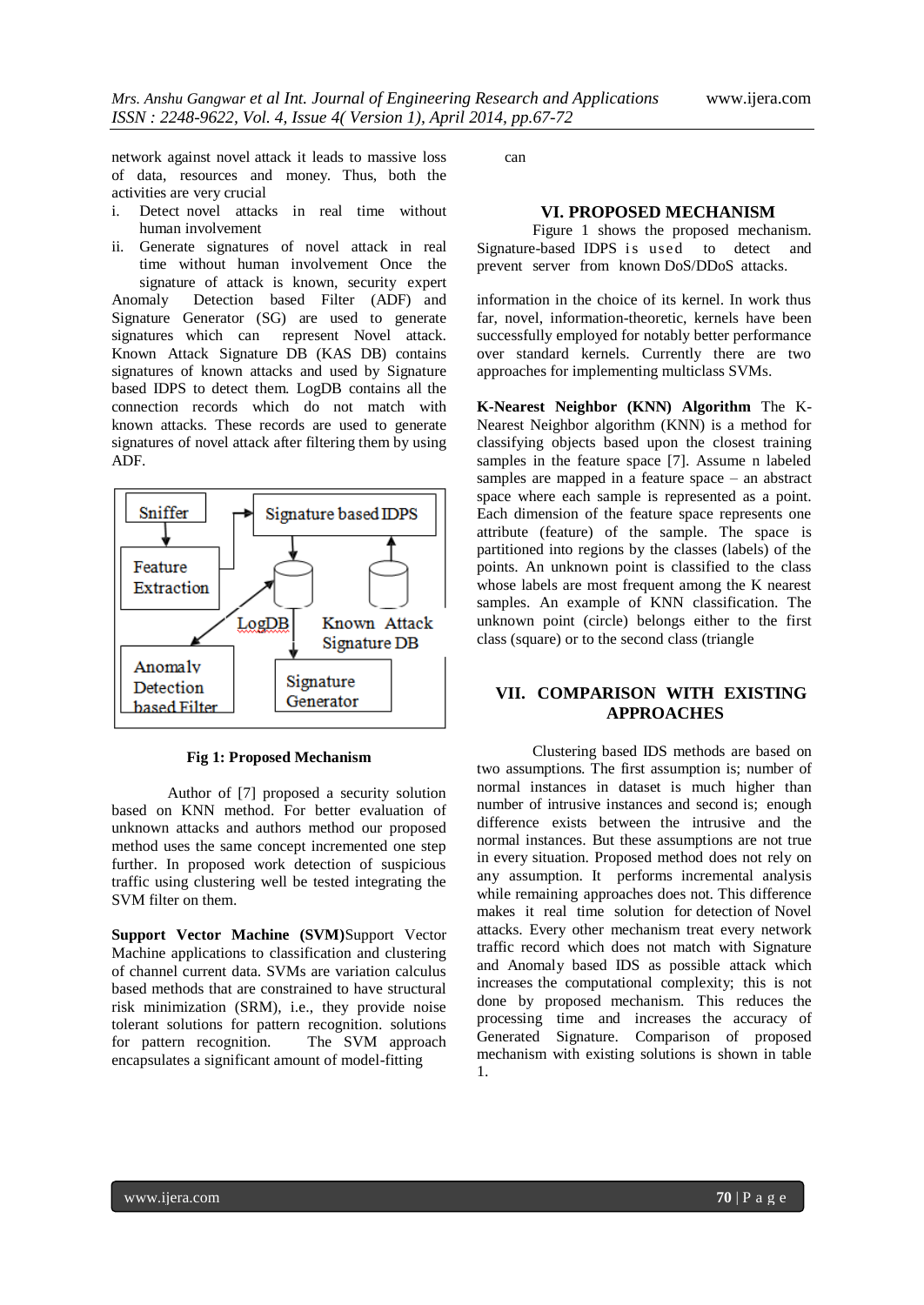| <b>Method Name</b><br><b>Processed</b><br><b>Assumptions</b><br>Data<br>for Relative<br>Is               | Real time      |
|----------------------------------------------------------------------------------------------------------|----------------|
| new attack detection<br><b>Increme</b><br><b>Used</b><br>Complexity                                      | detection      |
| ntal                                                                                                     |                |
| <b>Analysis</b><br>Yes<br><b>Outliers</b> Detection<br>Every data instance<br>N <sub>o</sub><br>Moderate | N <sub>o</sub> |
| which does not match                                                                                     |                |
| Based on clustering<br>with Signature and                                                                |                |
| Anomaly based IDS                                                                                        |                |
|                                                                                                          |                |
| <b>DecisionTree</b><br>N <sub>o</sub><br>Every data instance<br>Moderate<br>No                           | N <sub>o</sub> |
| Which does not match<br>based Hybrid IDS                                                                 |                |
| with Signature and                                                                                       |                |
| Anomaly based IDS                                                                                        |                |
| High<br>Fuzzy Logic based<br><b>No</b><br>No<br>Every data instance                                      | No             |
| Hybrid IDS<br>which does not match                                                                       |                |
| with Signature and                                                                                       |                |
| Anomaly based IDS                                                                                        |                |
| Every data instance<br>High<br><b>MAD-IDS</b><br>N <sub>o</sub><br>Yes                                   | Yes            |
| which does not match                                                                                     |                |
| with Signature and                                                                                       |                |
| Anomaly based IDS                                                                                        |                |
| Yes<br>Every data instance<br>High<br>Anomaly Detection<br>N <sub>o</sub>                                | No             |
| which does not match<br>by Clustering in the                                                             |                |
| <b>Network</b><br>with Signature and                                                                     |                |
| Anomaly based IDS                                                                                        |                |
| data                                                                                                     |                |
| High<br>K-Means Clustering No<br>Yes<br>Every datainstance                                               | N <sub>o</sub> |
| which does not match<br>and NaïveBayes                                                                   |                |
| Classification<br>with Signature and                                                                     |                |
| Anomaly based IDS                                                                                        |                |
| Every data instance<br><b>No</b><br>No<br>High<br>Snort-Based Hybrid                                     | N <sub>o</sub> |
| <b>IDS</b><br>which does not match                                                                       |                |
| with Signature and                                                                                       |                |
| Anomaly based IDS                                                                                        |                |
| Proposed<br>Yes<br>N <sub>o</sub><br>Much lesser compared Low                                            | Yes            |
| Mechanism<br>to other mechanisms                                                                         |                |

|  | Table 1. Comparison of proposed mechanism with existing solutions |  |  |  |
|--|-------------------------------------------------------------------|--|--|--|
|--|-------------------------------------------------------------------|--|--|--|

# **VIII. CONCLUSION AND FUTURE WORK**

Defined as the ability of a program a system to learn and improve their performance we develop a hybrid intrusion detection model. Proposed model describe hybrid architecture is better instead of single approach. The model consists of a set of base feature selecting classifiers and each uses partial original feature space as well as a data mining classifier. The basic concept is using ensemble feature selection technique to increase the detection rate and data mining technique to reduce the number of false

alarms. This paper presents a Light weight mechanism for novel DoS/DDoS attack detection and signature generation to represent those using MMDBMS. Condition based network connection records omission used for Novel attack Signature Generation increases the speed and accurate

# **REFERENCES**

- [1] Swati Paliwal,,Ravindra Gupta" Denial-of-Service, Probing & Remote to User(R2L) Attack Detection using Genetic Algorithm Volume60" No.19. December 2012
- [2] Jie Yang, Xin Chen, Xudong Xiang, Jianxiong Wan, "HIDS-DT: An Effective Hybrid Intrusion Detection System Based on Decision Tree", 2010 International Conference on Communications and Mobile Computing
- [3] Yu-Xin Ding, Min Xiao, Ai-Wu Liu "Research And Implementation On Snort-Based Hybrid Intrusion Detection System", Proceedings of the Eighth International Conference on Machine Learning and Cybernetics, Baoding,12-15 July IEEE 2009, DOI: 1.1109/ICMLC.2009. 5212282